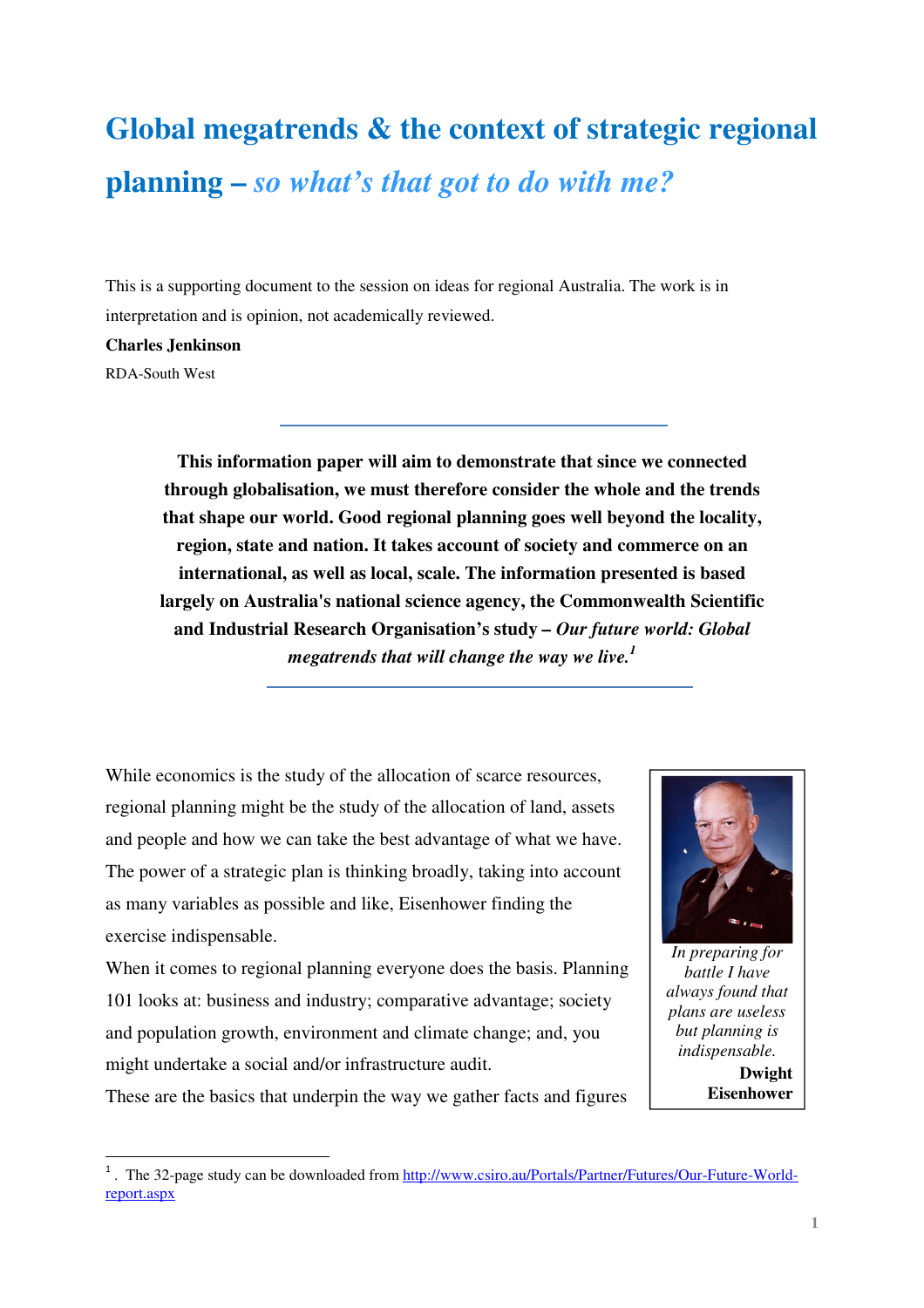from our regions. The point is that these are your local pieces of a puzzle that cannot be optimised without analysis in a broader framework. The regional puzzle is just one small part of the greater whole.

# **Globalisation and Australia's place in the world**

Globalisation is often decried as the curse of the regions. It has certainly restructured the rural landscape as competing markets remodelled traditional commerce, supply chains and challenged economies in unheralded ways. Some academic authors argue that globalisation is the root cause of neoliberal rationalism and inequality which have sparked demonstrations at international gatherings of industrialised nations G7/G8), but for our purposes we can accept that globalisation simply means we are connected to a global economy in which there is a single world market leading to unprecedented connectivity with other peoples and exposure to different cultures. Like it or not – it's here to stay.

The fact is that we buy online, we sell overseas, we travel for holidays, talk with foreign people and watch each other's TV shows. The concerns we have are the concerns shared by others. In short, the global world is getting smaller and is becoming a global family. Therefore global megatrends count.

Anyone who remains unconvinced of the importance of the outside world need only pull out an atlas and consider that Australia doesn't *go* anywhere. No one crosses Australia to get to another place. We're at the end of the node in transport terms and our regions are invariably places to nowhere in the country that is on the transport link to nowhere.

Population is another huge issue. As much as we like to think we are important, note these statistics: North America 12,104; South America 8,612; China 22,966; Indonesia 8,297; India/Pakistan/Bangladesh 55,774; Australia 839 $^2$ . These figures represent daily population growth. Even Nepal (879) is growing faster than Australia. So now we are developing an appreciation for our place in the world, our relevance and why strategic regional planning needs to have a global context.

The city state of Singapore is dwarfed by India but its India's second largest investor and 8<sup>th</sup> largest trading partner despite the population being outnumbered 230:1. When you're as small

l

<sup>&</sup>lt;sup>2</sup> Geohive Current World Population.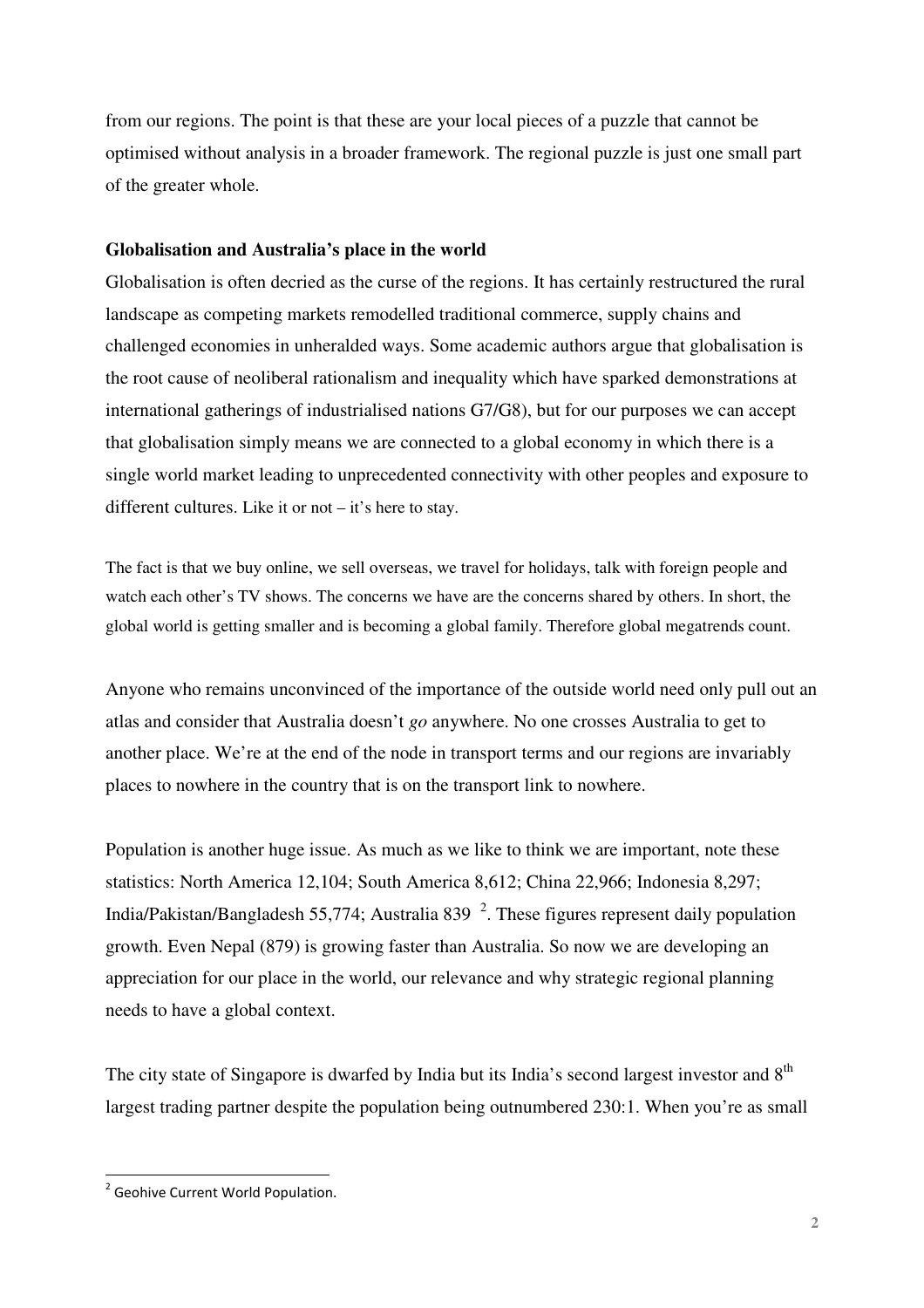as Singapore you are forced to think globally and forced to consider megatrends. And when you're as small as Australia in population numbers you must be thinking megatrends

## **Changing the way we live**

CSIRO notes we are changing the way we live. We're connected not just through markets but the blurring of technologies which lead to an exchange of ideas and the issues faced by the peoples of other nations. This concept is vitally important in business terms. We collectively understand that we share the climate and what is happening to all of us everywhere. Importantly, this leads to a convergence of shared values and individual aspirations. These factors underpin the relevance of megatrends – they can be a benefit or horribly damaging. Having an awareness of the global dynamics helps mitigate risk and capitalise on opportunities that exist outside regions.

## **Megatrend 1: More from less**

The advertisers have it – they want to sell you a compact car that gives you "more with less". They want to sell you fertiliser so you can grow more with less. And businesses want more productivity with fewer workers. This is what keeps unsolicited email in your inbox, brochures in your mailbox and what strives to convince you that there are a host of products that you never knew you needed.

But this megatrend is really about limited supplies and consumption – particularly in the face of burgeoning world population. Buzzwords are food and water security, pricing volatility, energy and carbon futures. So there's water issues, energy and carbon concerns. Why should this matter to regional or local government planning? … because the wealth of an area is directly linked to lifestyle and behaviour. The opportunities are there for those who see them – food demand, biofuel production, recycling. Also consider that another word for people is *consumers* and people do care. Everywhere.

So what if your products are not manufactured sustainably. Cost counts right? Yes, but No. It matters *how* you do things. Think back to the 2012 Olympics when the eyes of the world were on London. A memorable highlight was 6'5" Jamaican Usain St Leo Bolt breaking the 100m world record with a time of 9.63 seconds to win back-to-back sprint doubles. It had never been done before. Then there was the forgettable lowlight. Builders boycotted Tasmanian timber from Games building sites because old growth forest logging is still allowed in some areas. The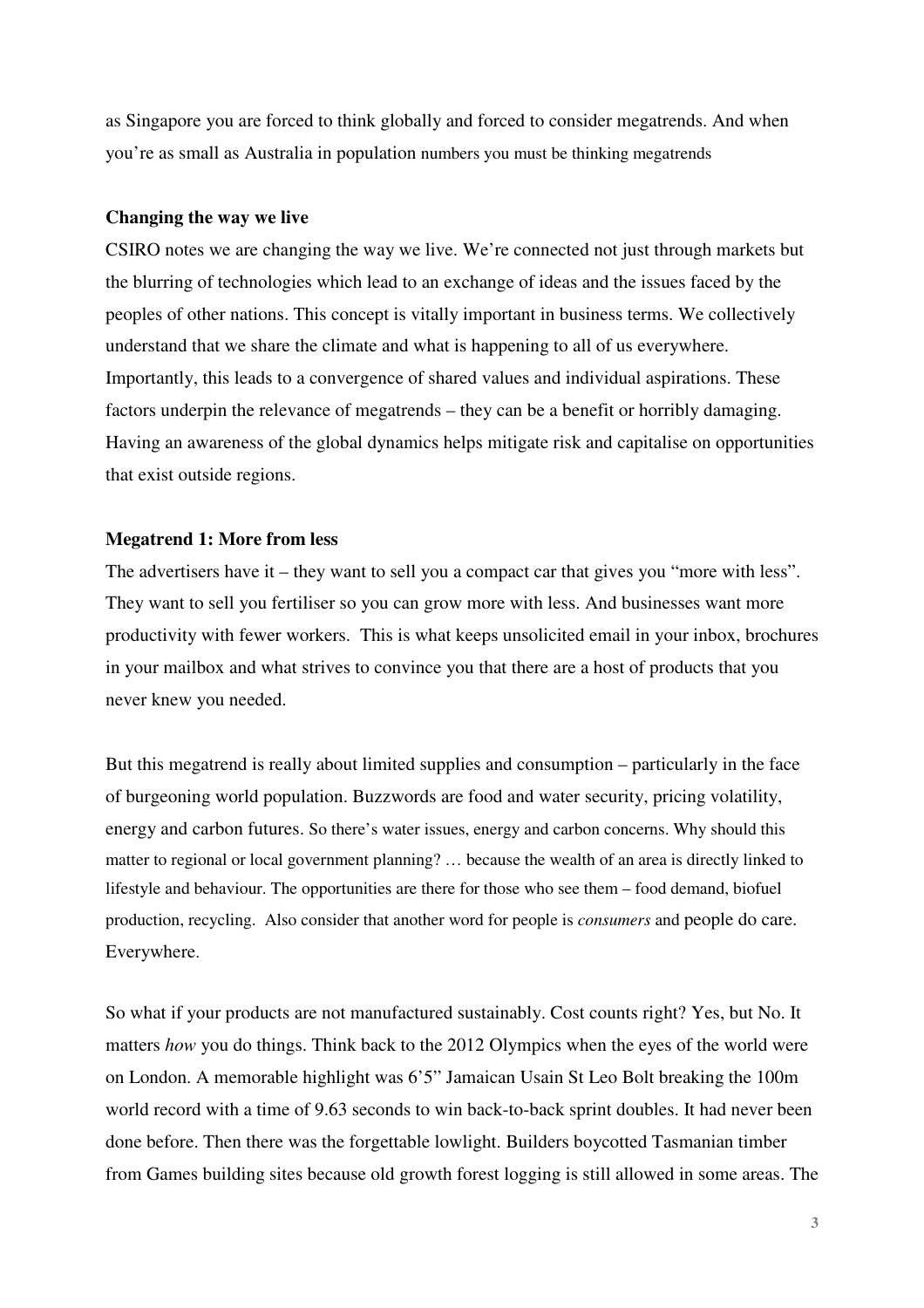Tasmanian company, Ta Ann, lost millions and their links with damaging practices in the Third World didn't help either. People like orang-utans and don't like doing business with those who wilfully destroy their habit. Customers care.

# **Megatrend 2: Going, going, gone**

The second megatrend has some similarities to the first. Going, going, gone is about climate change and the planet losing species and habitat. Climate is hugely important in regional planning. It might advise you where to go and what to avoid. For example, would a regional planner locate a \$150m hospital on a site 5m above sea level? Would you construct an

emergency services building that wasn't cyclone proof in Northern Australia?

Regional planners also need to be mindful that Australia is girt by about 26,00km of seashore – half of which is sand. Just ask anyone who bought one of the apartments in Collaroy (pictured inset) whether sea level rises are a myth. Parts of Australia are experiencing rises of 7.4mm/pa and NSW is not that bad compared to Cape York and South West WA. It's important to note that sea level rises are not eustatic but isostatic – in other words the distribution is quite uneven in different parts of the country.



*Collaroy, NSW: Government has been slow to regulate coastal development but the private sector is influential as the insurance industry will not insure in some areas and banks will not provide loans against at risk property.* 

The loss of forests and increasing number of protected areas must be considered in strategic regional planning and fragmented 'green islands' are not a habitat solution

# **Megatrend 3: The silk highway**

The silk highway is about the world economic shift from West to East. It's very fortuitous for Australians – especially Northern Australia and Western Australia. In part it is this proximity that has enabled bulk resource products to be competitive, but the cost of production for Australia generally means that customers have to value premium products and have the capacity to pay for them.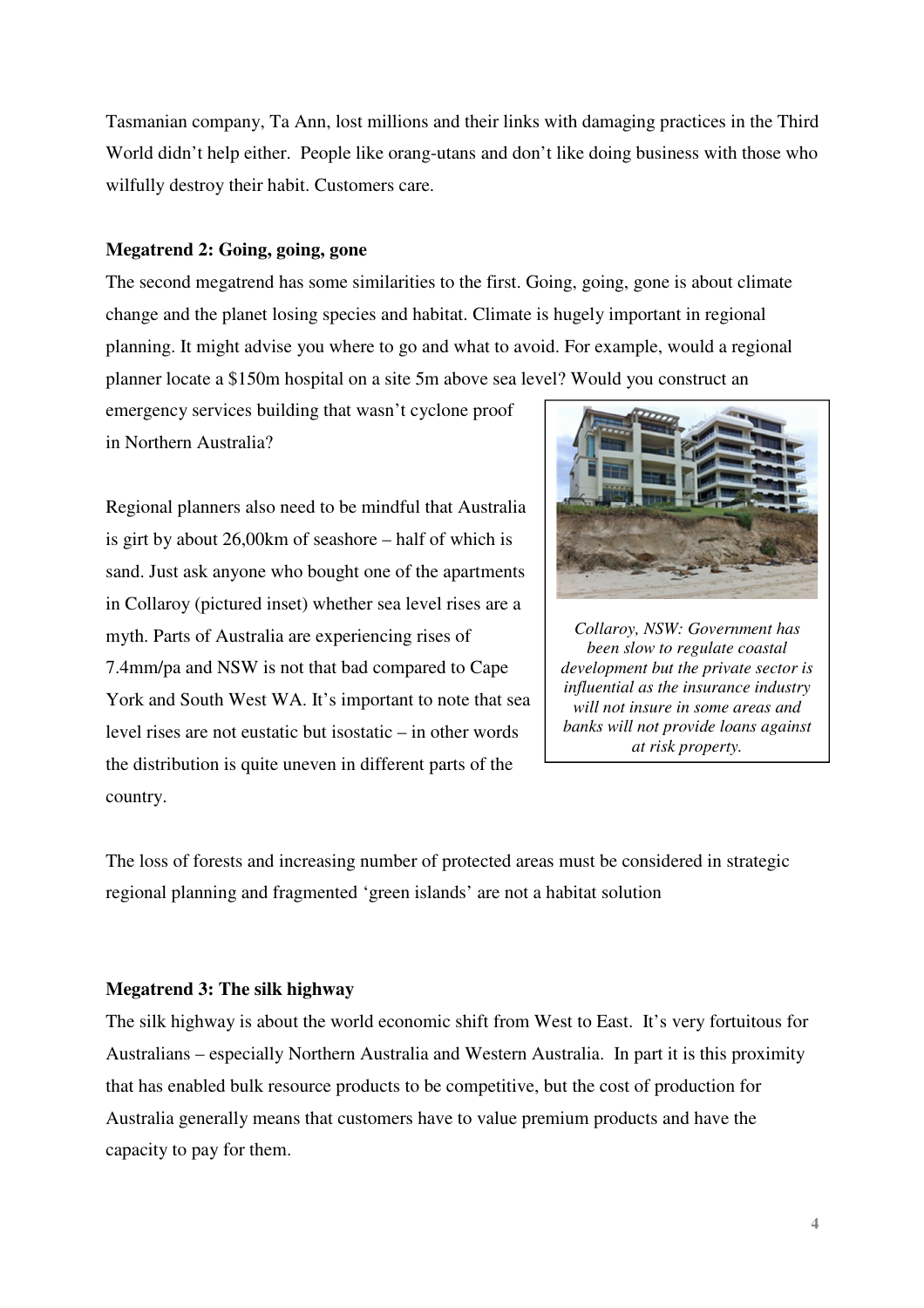More middle class Asian consumers means more people who can afford our agricultural produce, goods and services. And the Asian middle class is going to skyrocket as a billion become aspirational middle class consumers.

This year's Tourism Research Australian figures<sup>3</sup> on overseas visitation now has China as the leading market at 17% which is a greater market share than predicted and two years ahead of estimations. Indicators are that will continue to grow so the smart operators are learning a new language and are mindful of cultural nuances. It bodes well to remember that 40% of the world's middle class will be Chinese by 2050.

In terms of forecast demand for food products there is a need to drill down to different sectors. For example, China has twice as many KFC outlets than McDonald's. Why? Because culturally they eat chicken over beef which is expensive in Asia. That is changing. Meat and dairy consumption will almost double by 2030 as status means serving beef. The Australian Government predicts food demand will rise 77% by 2050. We are not the only nation to see this so there will be competition but acting now is important since the Chinese value long-term relationships and trust more than price.

There has been some debate over foreign investment as some people decry selling the farm but cross ownership provides new markets, more jobs, investment in manufacturing and adds a shared political dimension to boost economic ties and regional defence security.

It's certainly worth emphasising that Asia is not just China. India is heading towards being the next giant to emerge along with Indonesia and Indo China. Collectively there will be a mass of capital and emerging wealth not just from business but among ordinary people. Wealth means investment and not just by companies. People like to park their savings in places they trust. Places where the governance is sound, integrity is high and there is a demonstrated capacity to properly manage money.



*Australia is well placed to take advantage of opportunities in the finance sector.* 

CSIRO notes that Australia could be the Switzerland of Asia – a small

country, very stable, well developed financial services sector, have advanced economies, experienced and knowledgeable in banking and money management. Australia cannot dig dirt

l

 $3$  TRA International Visitors in Australia, year ended March 2014.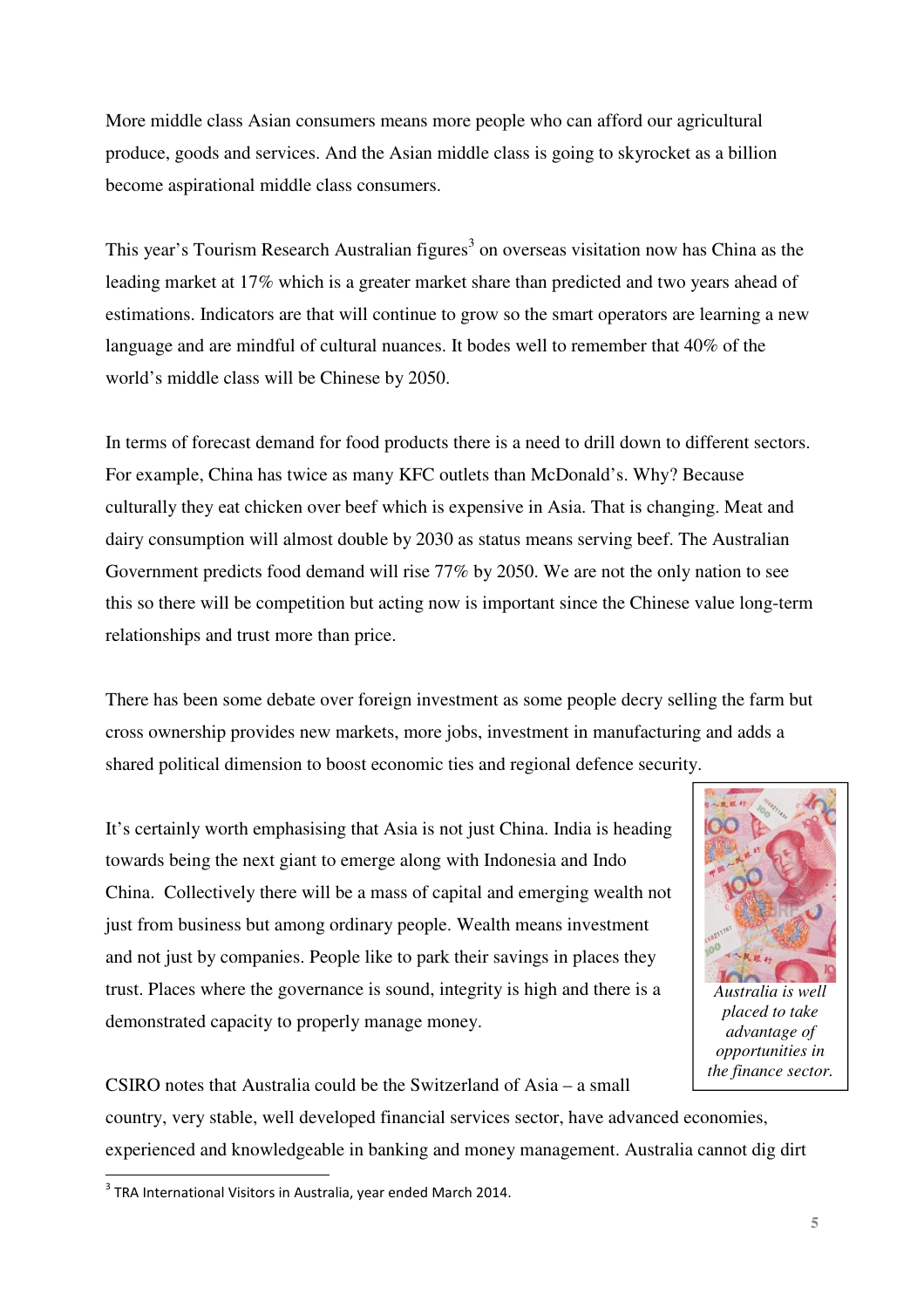forever and needs to start working on alternative futures … maybe even as the Switzerland of Asia dealing in money, pharmaceuticals and truffles rather than money, watches and chocolate.

### **Megatrend 4: Forever young**

This megatrend affects all of us in every town, every country. Ageing is not exclusively an Australian issue. This is a demographic profile that is heading towards a world population of over 2 billion people aged 70-plus by 2050.

On the home front, Treasury predicts that 25% of Australians will be over 65 by 2040. (That compares with Japan which is on track for 40%). In terms of Australia, the percentage tells only one story, the actual numbers are trebling but migration is keeping the percentage down. In 2002 there were five workers for every person aged 65+. By 2040 the ratio will be 2·5:1 and increased migration is not an answer because those people will age too and the problem never goes away but compounds over time.



*The World Masters Games has grown annually. The 2009 Sydney event attracted 28,676 competitors (including champion kayaker Richard Fox)* 

Workplace retirement ages are already climbing and are being staged,

but the simple interpretation is that anyone born before 30 June 1952 qualifies for a pension at 65 and those born in 1966 and later do not until they are 70. For the nation it is good because we need the skills and for the individual it may also be beneficial if super is savings aren't quite so super. On balance, the grey folk are a valuable resource – not just in the labour market but in society. There are clubs and organisations that can benefit from their professional skills and the time they have to give as volunteers. Any form of future planning should take these people into consideration and be mindful of their massive potential to flex political muscle and have influence at the polls.

This point should not be underestimated. 'Forever Young' is eminently important to strategic planning which should take into account some unwelcome impacts, although they also provide opportunities. There will be a need to prepare for rising health costs and widening savings gaps. There will be a need for varying levels of care and for the mobile there will be demand for recreational facilities and more age-friendly urban design. Also note that a fair proportion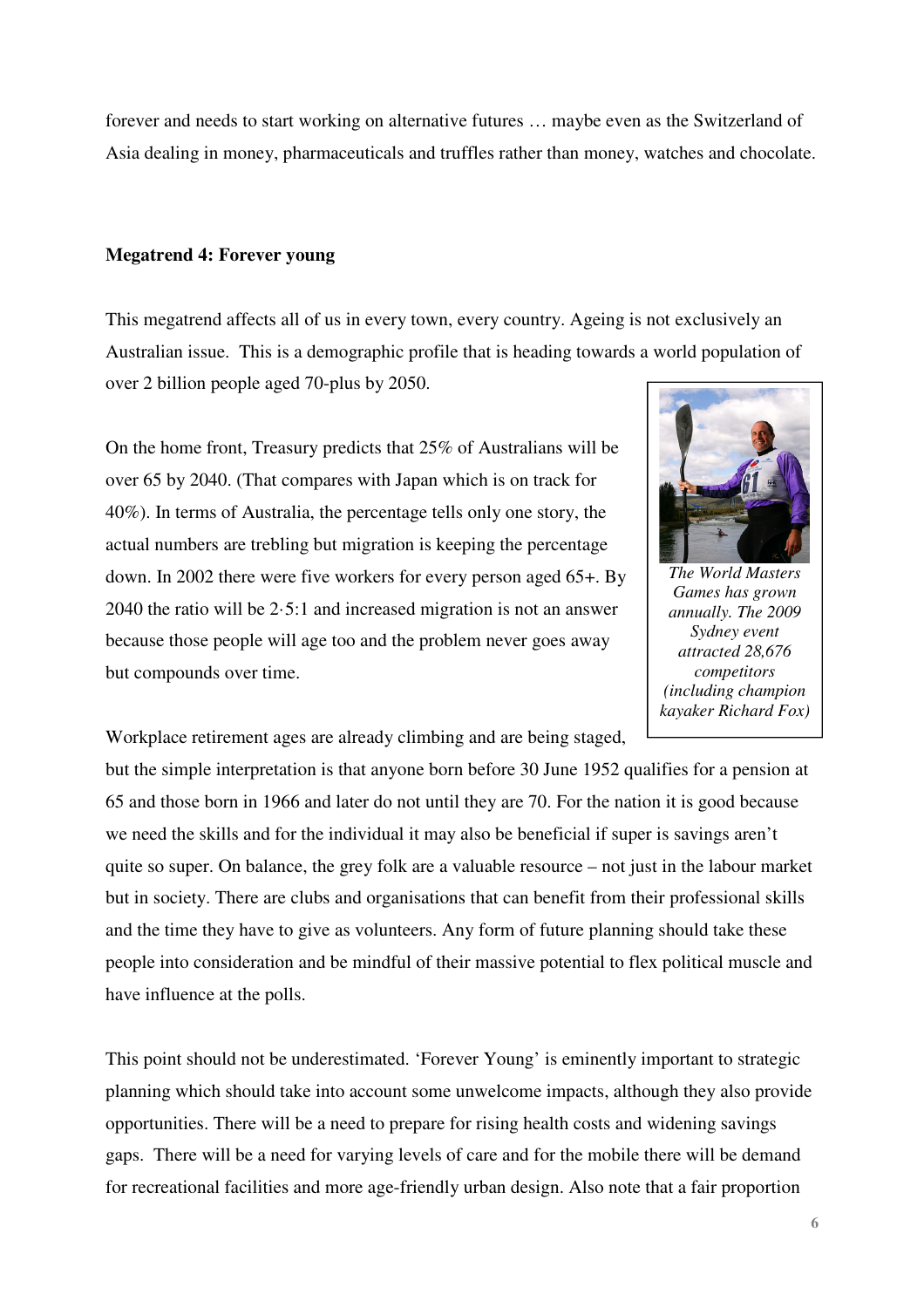of Boomers are very active cashed up bogans going for the classic "adventure before dementia." And remember all those overseas aged folk: Any facilities we create for ourselves can be used by visitors too. Be aged friendly. Look after your Boomers now and pick up those middle class tourists from Asia in the years ahead.

#### **Megatrend 5: Virtually here**

Virtually here refers to the digital revolution that is all around us. There is a convergence of interoperable technologies which dominate lives. Technology has made the world smaller, exposed its citizens to new things and provided insights into other cultures. It is a phenomenon that has thrown up oddities such as *Gangnam style*, a one-hit wonder craze started by an obscure South Korean, Psy, who has the record for YouTube hits – a staggering 1.8 billion. The upshot of that was a performance with rapper MC Hammer in Times Square on New Year's Eve. That's real multiculturalism. Not forced. Not given its own day or government department or logo, but embraced by ordinary people. It's a powerful megatrend that leads to a convergence of cultures and shared values. There has been political change wrought by the internet in Tunisia, Egypt, Libya, Yemen and so on …

This 'One World' view strikes at the heart of social globalisation. You visit eBay and select a blu-ray movie. Then that 'Buy Now' mouse click triggers a supply chain that crosses international boundaries.

Some people bemoan the threat of the internet to retail – but hey, regional Australians can sell online too. It's not forbidden and the opportunities for regional Australia are immense. This is distance neutral infrastructure and all our regions should be crying out for this most essential investment in our future. Down in the corner of WA there is an emerging creative sector which is more your *Star Wars* animator and less your glassblower. It's now worth \$350m pa and came from nowhere a decade ago.

Technologies in the virtual world are a both a threat and an opportunity to more traditional practices. Most people are well aware of eHealth benefits and the potential of hi-tech teleconferenced education so that will not be explored here, but the need to dump some traditional behaviours must be emphasised. Let us share a Kodak moment and briefly digress by having a glimpse at what can happen when failing to embrace change.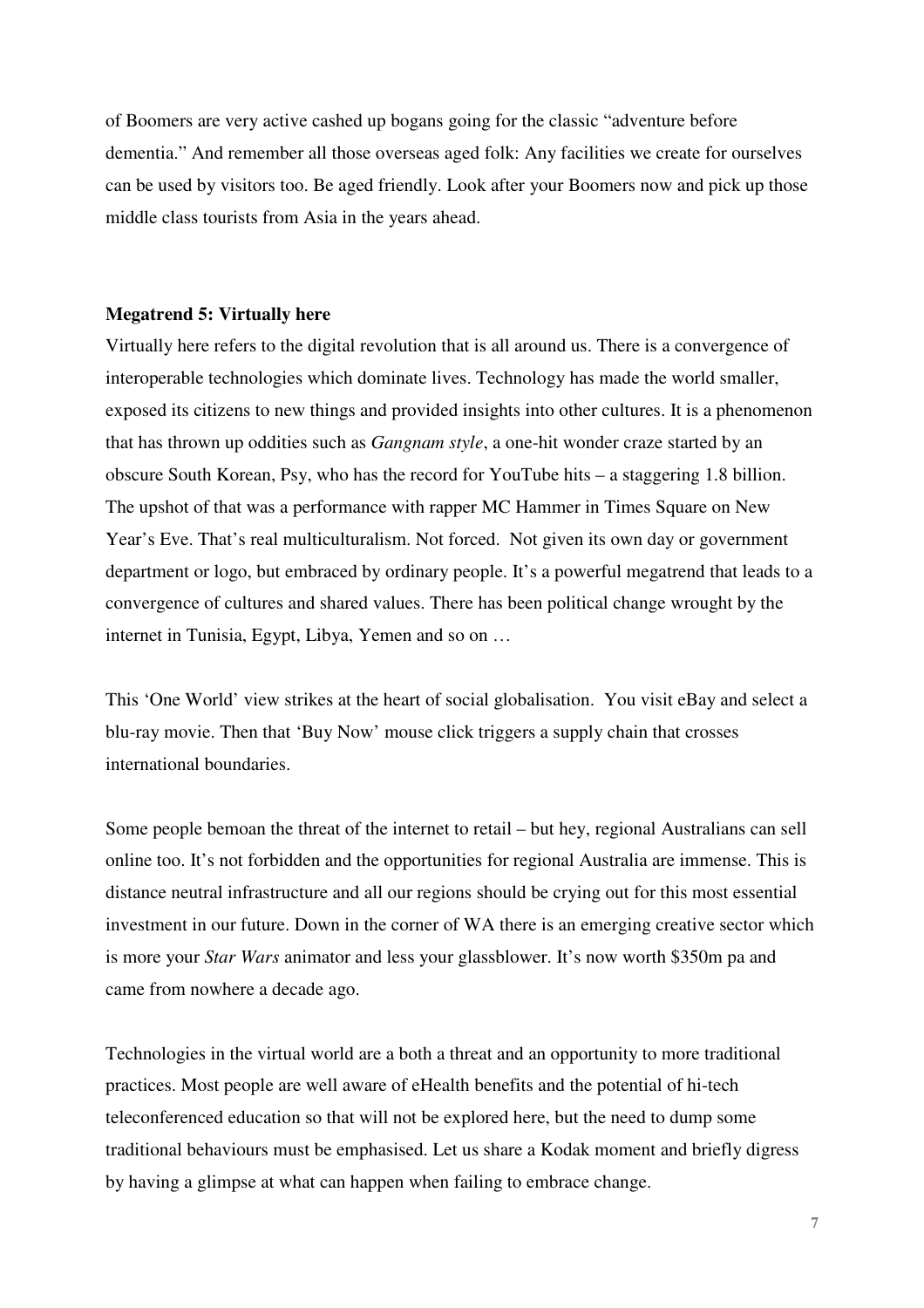In 1976 Kodak owned 90% of the film processing and 85% of film camera sales in the US. By 1996 it was pulling \$US16.5bn per annum, but in 2011 it posted a third quarter loss of \$220m.

Ah – so digital killed it? Yes and No. Digital did kill film – but it can be argued that Kodak's rut became its grave as the company not just failed to look ahead but failed to realise the opportunity it had. Kodak had a digital camera in 1975. It was this ground-breaking prototype that should have led to the development of world market-leading technology and marked the company as the leading innovator in its field. Anyone who thinks that 'virtually here' is over-rated needs to take a Kodak moment and give additional thought to the opportunities that abound for regional Australia.



*Steven Sasson inventor of the world's first digital camera – it weighed 3.5kg and took 23 seconds to record a 0.01 megapixel image on a cassette tape.* 

The future will reveal a bleak outlook for traditional CBD

thinking. Trying on clothes might be as simple as standing in front of a camera and seeing fashions flash (on your body) across a screen. The technology will measure you and send you the right size in the post. The only requisite is that someone invests in the technology.

Those with a main street retail strip will need to make it attractive and provide a positive experience so the negatives of parking and travel are outweighed. So what are you going to do in your planning to provide an "experience"? Futurists are predicting the CBDs will be less relevant in the future. Perhaps … but not so long as they are reborn and relevant

Teleworking might also seem less applicable to regional people but it seems ironic that those places with the best connectivity have established digital working hubs. The regions should be looking at wi-fi enabled digital hubs so at least it is possible to aggregate demand for fibre to a single point rather than expect government to run cables everywhere or dot the landscape with a rash of expensive wireless towers.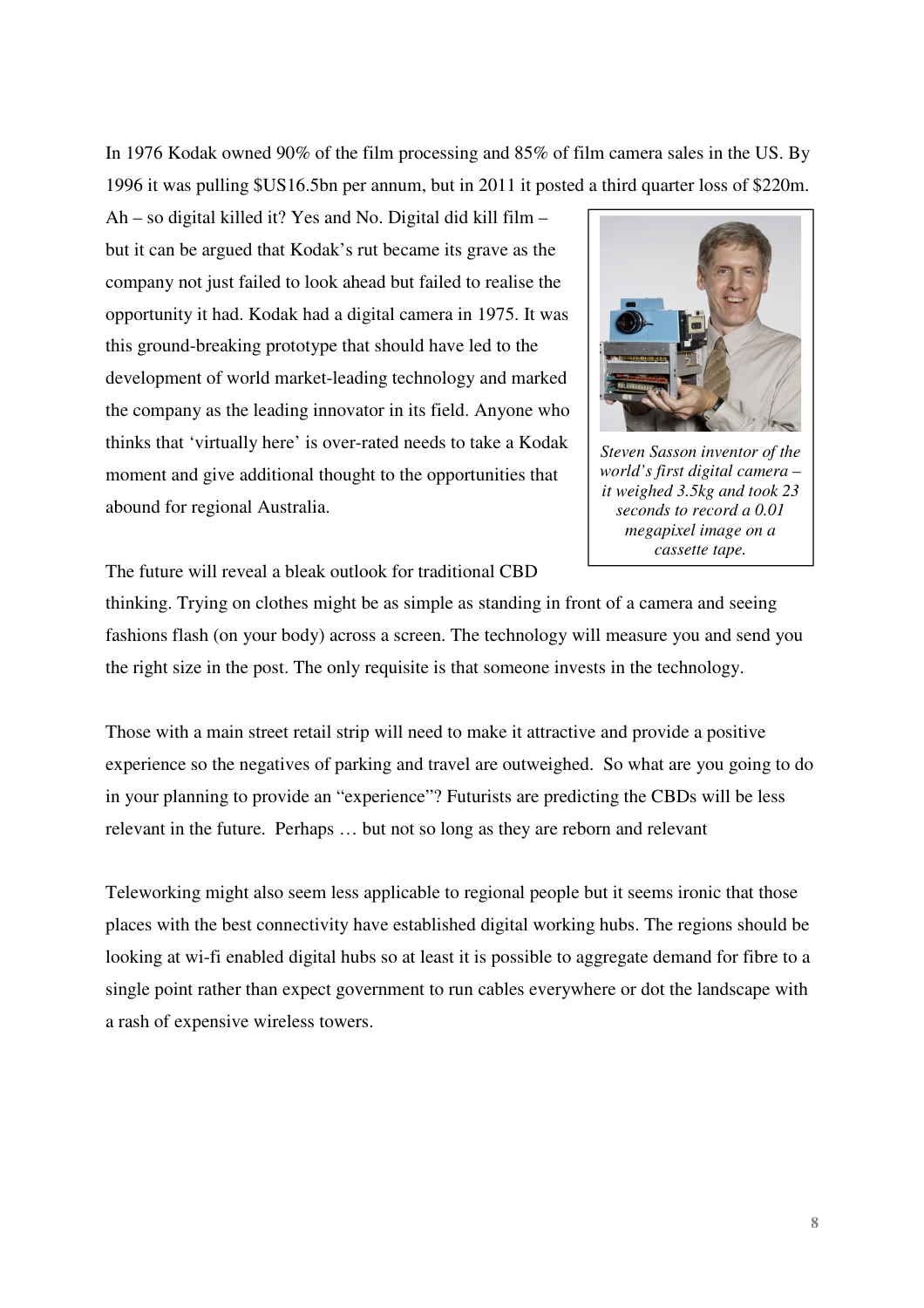# **Megatrend 6: Great expectations**

We all have great expectations. We want personalised service, a choice of beers from every corner of the planet or gumboots that come in two dozen colours. These are our great expectations – but 'great' isn't necessarily better in the "it's all about you" society where "you deserve it". In the "me society" people have children later and there is an increasing demand for single person dwellings despite the construction industry being wedded to 4x2s.

Love the change or hate it … expectations *are* growing and will continue to grow as we become globally accustomed to having food, water, shelter and security. That's not to say that we live in a perfect world. Far from it. These trends reveal the way things are becoming – not necessarily the way they are now.

In 20 years extreme poverty has been halved but the tragedy is that a third of people in developing nations still live in slums and 15% are undernourished or hungry. Maybe we should all give a little more this Christmas. Rising ethics and a sense of fairness is a megatrend. Being smart in business means taking care of people in life (see inset).

Poverty remains an issue. However it will not always be this way. It is predicted that in Asia, a billion people will transition from poverty to middle incomes, from *survival mode to consumer mode*.

It is comforting that the consumer megatrend is not



*Rana Plaza, Bangladesh, April 2013: sub-standard materials lead to the building's collapse and death of more than 1,100 people. Western companies who have goods made there are condemned. PVH (makers of Calvin Klein and Tommy Hilfiger labels) pledge never to use another manufacturer where safety is a concern. Other top labels have since followed suit.* 

towards material things but to experiences. This means we not focused on having a Ferrari in the garage but would delight in having a birthday hoon around a race track in an old Holden. This is classic bucket list stuff. It's about having a story to tell. What bucket list experiences can your region offer?

Great expectations are very much about self – about feelings and the development of self. Mature age education is a megatrend characteristic. More people are using their discretionary